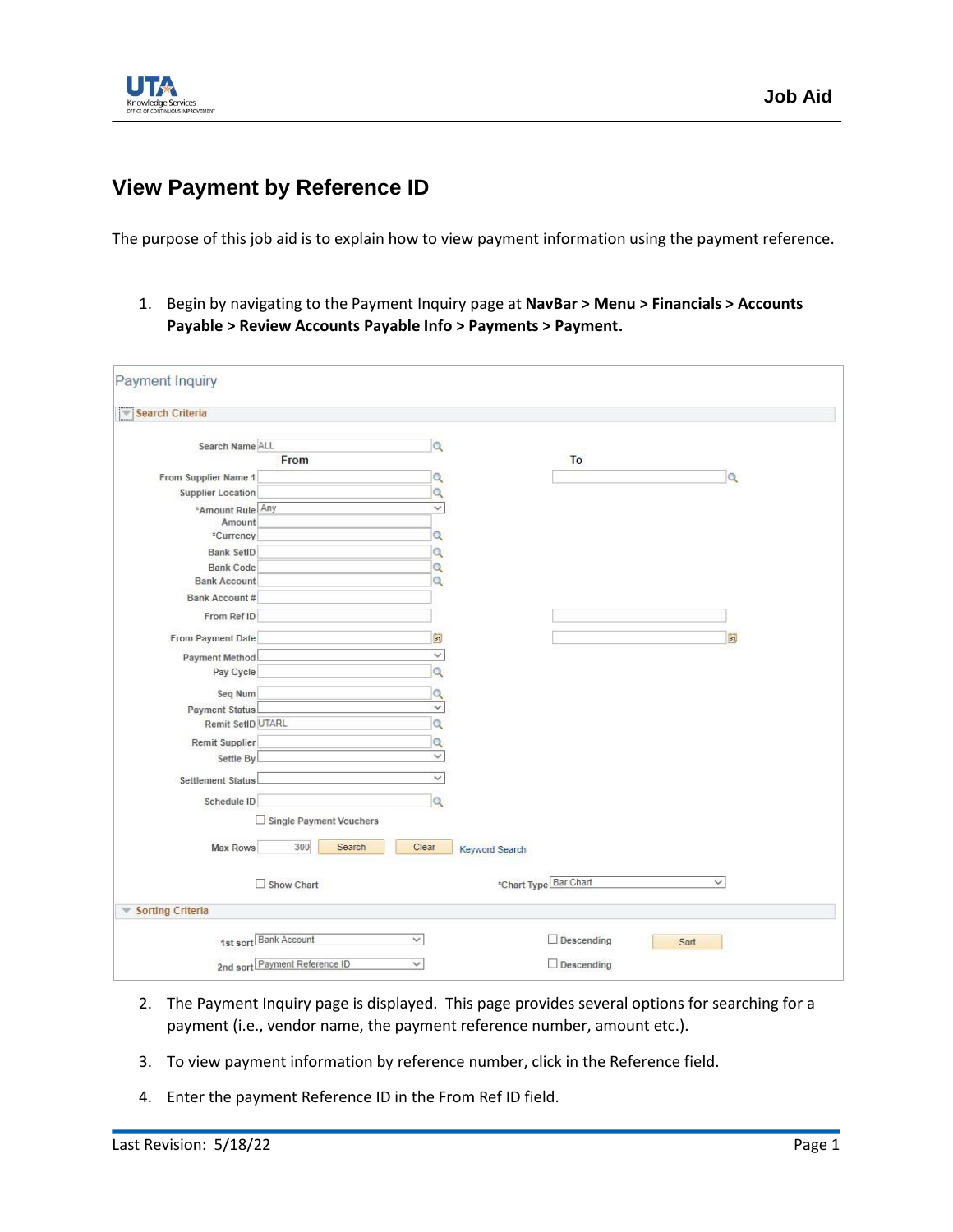

- 5. Click the Search button to proceed.
- 6. To view the search results, scroll down the page.

| <b>Payment Inquiry Result</b><br>Payment Details   Additional Info   Supplier Details   Einancial Gateway   FTT+ |         |                         |                   |             |               | Personalize   Find   View All   429   128<br>First 1 1 of 1 1 Last |               |                 |                   |                          |                |  |
|------------------------------------------------------------------------------------------------------------------|---------|-------------------------|-------------------|-------------|---------------|--------------------------------------------------------------------|---------------|-----------------|-------------------|--------------------------|----------------|--|
| Actions                                                                                                          | Source: | Payment<br>Reference ID | Payment<br>Method | Schedule ID | Amount        | Currency                                                           | Creation Date | Payment<br>Date | Payment<br>Status | Reconciliation<br>Status | Reconcile Date |  |
| * Actions                                                                                                        | VCHR    | 1000000237              | System<br>Check   |             | 1,294.01. USD |                                                                    | 05/14/2014    | 05/16/2014      | Paid.             | Reconciler               | 06/26/2014     |  |

- 7. The Payment Inquiry Results table provides payment information divided into four tabs: Payment Details, Additional Info, Supplier Details, and Financial Gateway.
- 8. The Payment Details page displays the payment reference number (check or Direct Deposit number), payment method, payment amount, payment date and the payment status.
- 9. The Payment Reference ID link is used to drill to the Vouchers for a Payment page. This page will provide the payment date, payment amount, payment status and the voucher associated with the payment.

Note: The Actions, Source, and Payment Reference ID column appears from all four tabs.

- 10. The Additional Info page displays the payment reference number (check or Direct Deposit number), post status, cancel status, pay cycle, and bank information associated with the payment.
- 11. The Supplier Details tab displays the vendor name and the address associated with the payment.
- 12. The Financial Gateway tab displays summary information for payments settled through the Financial Gateway.
- 13. To view payment information, select the appropriate Payment Reference ID link.
- 14. The Vouchers For a Payment page is displayed. This page includes, the Vendor Name, Address, Payment Amount, Payment Method, Payment Reference ID, Payment Date, Payment Clear Date and the related vouchers associated with the payment. Vouchers For a Payment

| <b>Back To Payment Inquiry</b>                                                   |                                                                     |                                                           |                 |                                   |                          |                               |                         |                                   |  |                           |  |  |
|----------------------------------------------------------------------------------|---------------------------------------------------------------------|-----------------------------------------------------------|-----------------|-----------------------------------|--------------------------|-------------------------------|-------------------------|-----------------------------------|--|---------------------------|--|--|
|                                                                                  |                                                                     | <b>Schedule ID</b><br>Bank Name JPMorgan Chase Bank, N.A. |                 |                                   |                          |                               | Pymnt Ref ID 1000402643 |                                   |  |                           |  |  |
| <b>Bank Account #</b>                                                            |                                                                     | Approved                                                  |                 |                                   | By                       | Accounting Date 03/25/2020    |                         |                                   |  |                           |  |  |
|                                                                                  |                                                                     |                                                           |                 | <b>Approval Date</b>              |                          |                               | Payment Date 03/25/2020 |                                   |  |                           |  |  |
|                                                                                  | Pay Cycle ARLDLY<br><b>Days Outstanding</b><br>Seq Num<br>6<br>1754 |                                                           |                 |                                   |                          |                               |                         |                                   |  |                           |  |  |
| Supplier Name VCloud Tech Inc                                                    |                                                                     |                                                           |                 |                                   |                          | Payment Clear Date 03/31/2020 |                         |                                   |  |                           |  |  |
|                                                                                  | Address 609 Deep Valley Dr                                          |                                                           |                 |                                   |                          | Reconcile Date 03/31/2020     |                         |                                   |  |                           |  |  |
|                                                                                  | Suite 200                                                           |                                                           |                 |                                   |                          |                               | Value Date 03/25/2020   |                                   |  |                           |  |  |
|                                                                                  | <b>Rolling Hills</b>                                                |                                                           | 90274 USA<br>CA |                                   |                          | Treasury Chk #                |                         |                                   |  |                           |  |  |
| Estates<br>Payment Method ACH<br><b>Payment Amount</b><br><b>USD</b>             |                                                                     |                                                           |                 |                                   |                          |                               |                         |                                   |  |                           |  |  |
| @<br><b>Description</b>                                                          |                                                                     |                                                           |                 |                                   |                          |                               |                         |                                   |  |                           |  |  |
| Personalize   Find   View All   [7]  <br>First 4 1 of 1 D Last<br><b>Details</b> |                                                                     |                                                           |                 |                                   |                          |                               |                         |                                   |  |                           |  |  |
| <b>Business</b><br>Unit                                                          | Voucher ID                                                          | Advice<br>Seg                                             |                 | <b>Advice Date Invoice Number</b> | <b>Gross Paid Amount</b> | <b>Paid Amount Currency</b>   |                         | Discount Taken Late Charge Source |  |                           |  |  |
| <b>UTARL</b>                                                                     | 00196299                                                            |                                                           | 02/28/2020      | 12918-0                           |                          |                               | <b>USD</b>              |                                   |  | Accounts Payable Vouchers |  |  |